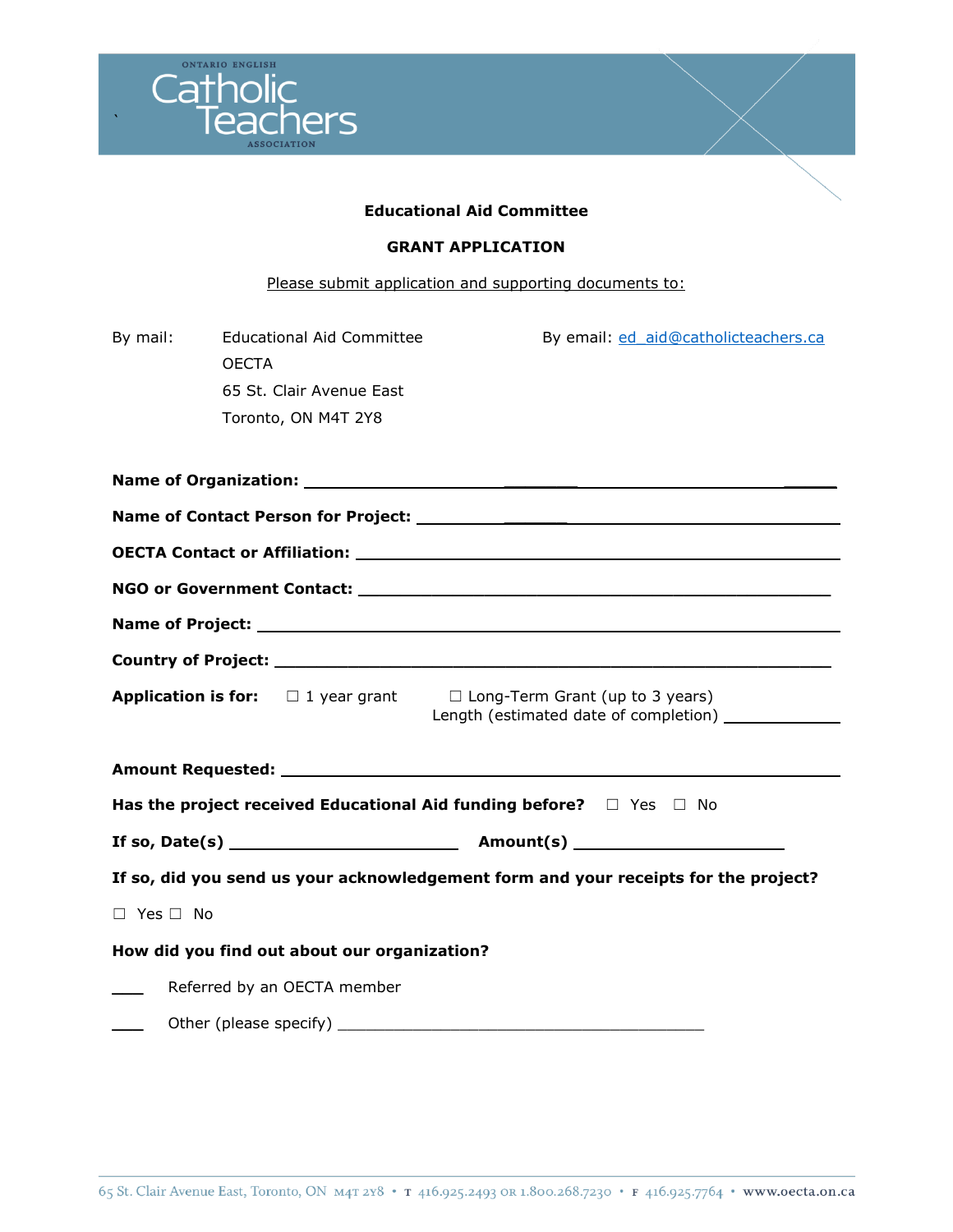

#### **Criteria Statement**

Financial aid is based upon requests that fall under the following parameters. Please indicate the parameter(s) that apply to your project:

- The grant will be used to fund the purchase or development of educational materials, such as but not limited to, new technology, print materials, books, classroom supplies, classroom furniture, educational manipulatives, etc.
- The grant will be used to fund the development/production/purchase of union educational materials/professional materials, organizational materials, etc.
- The grant will be used to fund the purchase of basic needs for children, women and families; medical supplies, food, shelter, clothing, water, etc.
- The grant will be used to fund the purchase of building and construction materials for hospitals, schools, water treatment centres, orphanages, libraries, day care centres, hospices, etc., and/or the infrastructure requirements of a project. The grant will be used to fund the purchase or development of teacher training materials, teacher curriculum materials, etc.
- The grant will be used to fund teacher union/union activities.
- The grant will be used to purchase materials/food/medical supplies/etc., in emergency situations.
- The grant will be used to fund/support women's issues.
- The grant will be used to fund the purchase of goods/materials that raises the subsistence level of the population.

## **1. Project Details:**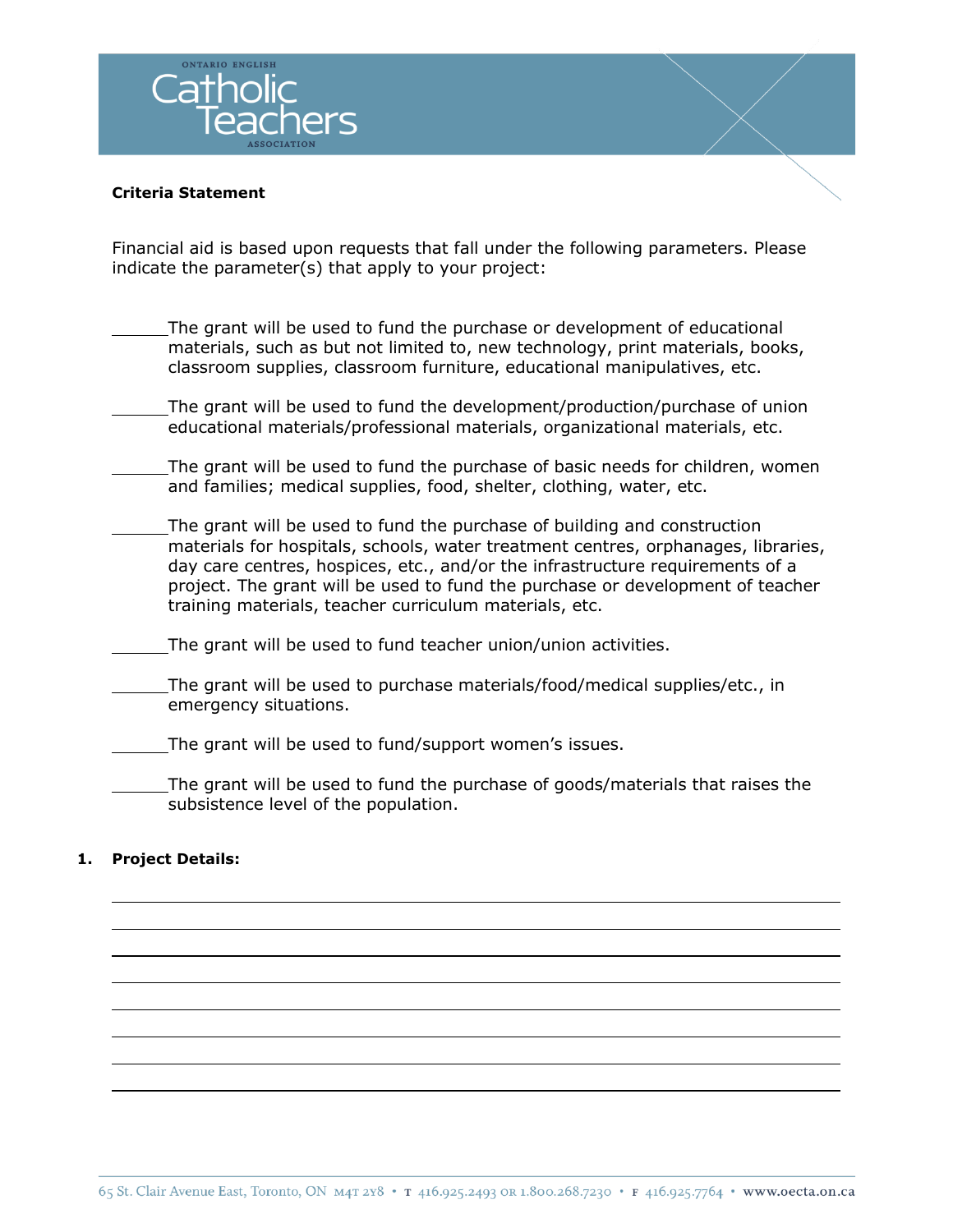

## **2. Details of how funding will be used: (please attach a detailed breakdown)**

| <b>Item Description</b> | Quantity | Cost (CAN\$) |
|-------------------------|----------|--------------|
|                         |          |              |
|                         |          |              |
|                         |          |              |
|                         |          |              |
|                         |          |              |
|                         |          |              |
|                         |          |              |

3. **How will expenditures be documented? For monies to be disbursed please confirm that you will be providing receipts of expenditures. In the absence of receipts please proof of how the monies were spent. (receipts/photographs/etc.) Failure to provide appropriate proof may result in the denial of any future grant applications.**

| <b>Payment Details</b>                                                                                                                                                   |  |
|--------------------------------------------------------------------------------------------------------------------------------------------------------------------------|--|
| Preferred method of payment: $\square$ Cheque $\square$ Electronic Funds Transfer                                                                                        |  |
|                                                                                                                                                                          |  |
|                                                                                                                                                                          |  |
|                                                                                                                                                                          |  |
| Please provide ALL the following information for EFT:<br><b>Payable to: (Full name)</b><br>Addressee: Street:<br>City:<br>Prov./State:<br>Postal Code / ZIP:<br>Country: |  |
| <b>Bank Information:</b><br>Bank Account Number:<br>Bank Name:<br>Swift Code:                                                                                            |  |